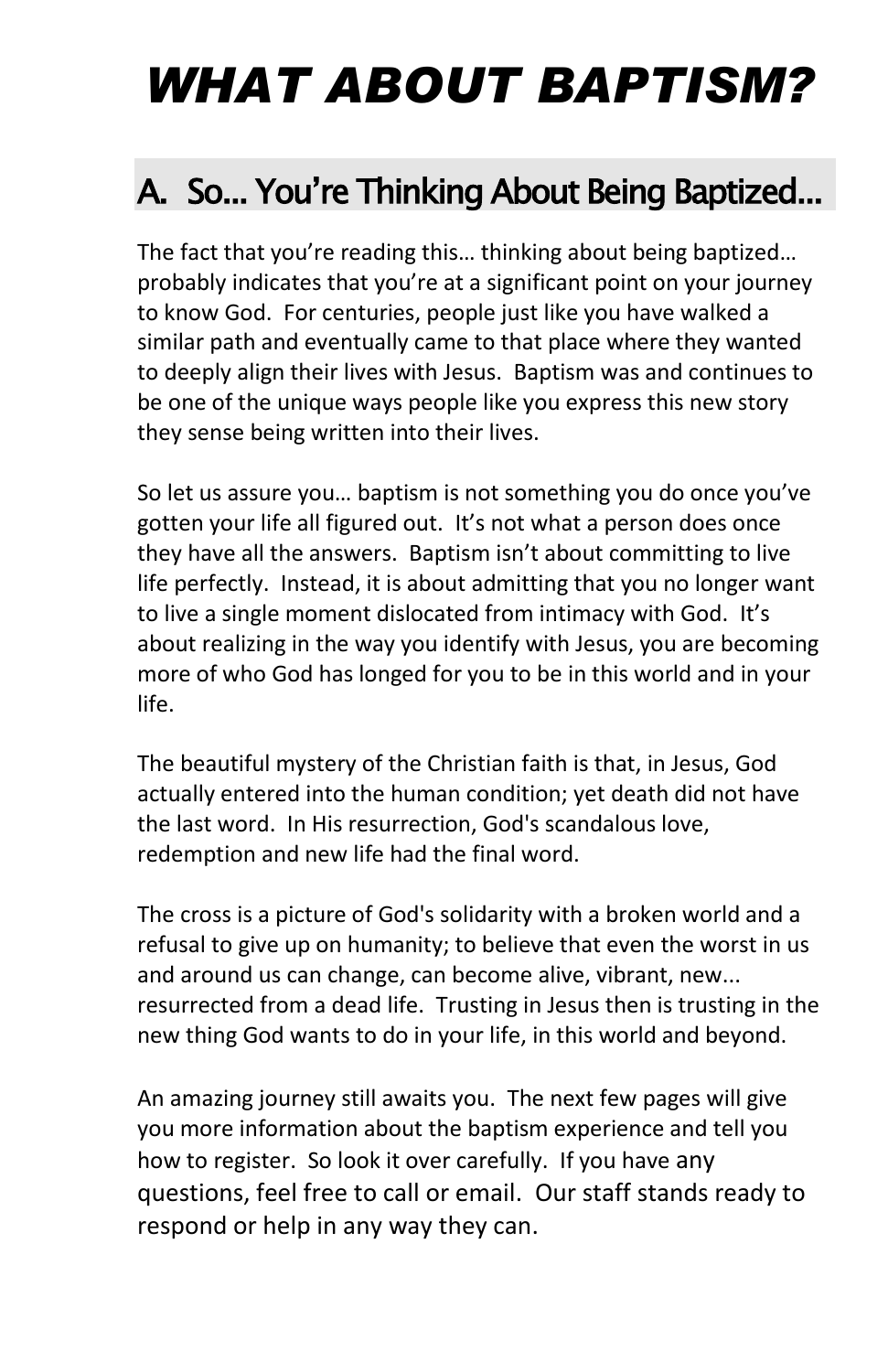# B. What is Baptism?

Baptism is:

- An outward demonstration of the inward response of a life committed to God. It becomes an open and formal declaration that, "I want to walk with God for the rest of my life."
- A sacrament of the church, commanded by our Lord (Matthew 28:18-20), signifying acceptance of the benefits of the atonement of Jesus Christ to be administered to believers, as declaration of their faith in Jesus Christ as Savior.
- A symbol of the new covenant of grace. Just as circumcision was the symbol of the old covenant; baptism symbolizes of the death, burial and resurrection of Jesus and also of the Christian, the new convert. Romans 6:3, Colossian 2:12

## B. Our Understanding of Baptism…

- 1. Water baptism is a *sacrament* of the church. A sacrament is "any of certain Christian rites (i.e., communion, baptism) held to have been instituted by Christ and to convey God's grace to us." This means that baptism is a gift from God that helps us to know Him and respond to Him.
- 2. In the original language "baptize" is to submerge, to fully immerse in water. There is little debate that the early church understood the word baptize to involve an individual being fully immersed (that's why we baptize in a lake, pool, hot tub or baptism tank).
- 3. "Baptism" was used by Jewish sects both pre and post New Testament times:
	- i) as a purification ritual / washing.
	- ii) as a means of repentance (i.e., John the Baptist).
	- iii) as a means of entering a community of faith.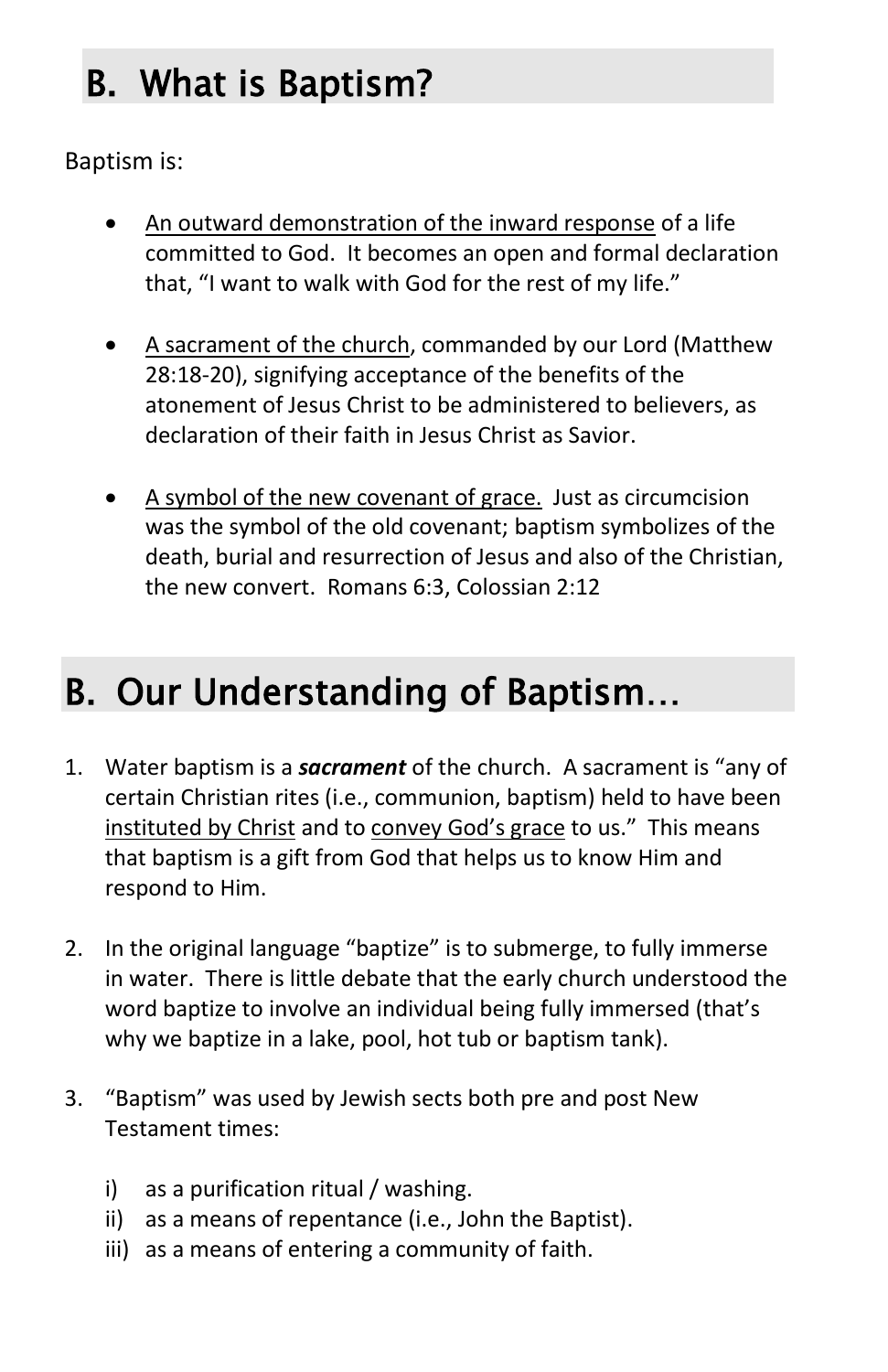Certainly, some of these are involved in our present understanding of baptism, but Christ did attach even more significance to baptism as we will see below. Please note though, that as much as we understand about baptism, there is still some mystery connected to it!

### D. Why Should I be Baptized?

1.Because Jesus commanded it.

**Jesus said, "Go out and train everyone you meet, far and near, in this way of life, marking them by baptism in the Threefold Name: Father, Son and Holy Spirit. Then instruct them in the practice of all I have commanded you."**

*Matthew 28:19-20 The Message version*

2. Because Jesus was baptized. Why was Jesus baptized? It was to mark the beginning of His earthly ministry *and to model baptism for us*.

**"Then Jesus came from Galilee to the Jordan to be baptized by John."** *Matthew 3:13*

**"We know that we have come to know Him, if we obey His commands… whoever claims to live in Him must walk as Jesus did."** *1John 2:3-6*

- 3. Because it symbolizes my ownership of Jesus' death and resurrection.
	- i) Are 'symbols' important today in your life? In our culture we wear wedding bands to symbolize our vows. Why do we wear wedding rings? Is it to help us remember our vows? Is it for others to know we are married? For many of the reasons we wear wedding rings, we are baptized.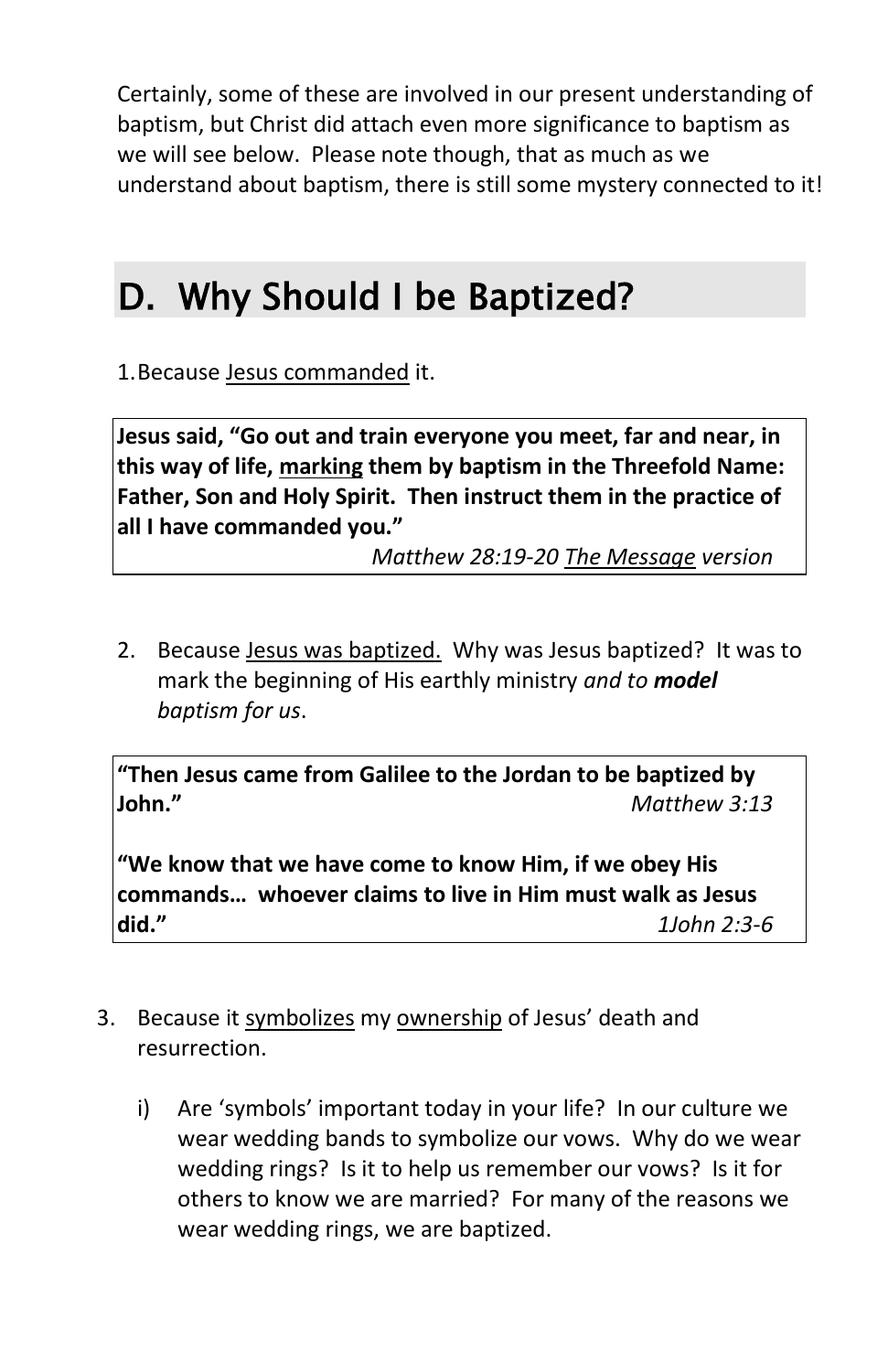- ii) What is meant by "ownership"? What is it to own Christ's burial ("to be buried with Christ") and to own His resurrection ("raised with Christ")? Essentially to **own** Jesus' death is to acknowledge that He did this for me, that I needed Him to die for me. To own His resurrection is likewise, to recognize that He did in fact rise from the dead and today He is alive and I know Him.
- iii) The people of Israel also had a tradition to help them communally remember God-moments: they would set up a 'marker' (i.e. a pile of rocks or an altar) at the site where God had performed a miracle. So when the people of God crossed the Jordan river, they celebrated that God-moment by erecting a monument of 12 stones (Joshua 4:19-24). Now, note the word "marking" in the Matthew passage on page 2. We can understand that baptism is a marker celebrating that I have "crossed over" to a new life in Jesus Christ.
- iv) Baptism signifies a personal acceptance of the benefits of the atonement (sacrificial substitute) of Jesus Christ.

**"For when you were baptized, you were buried with Christ, and in baptism you were also raised in Christ."**

*Colossians 2:12*

**"The waters of baptism do that for you, not by washing away dirt from your skin but by presenting you through Jesus' resurrection before God with a clear conscience."**

*1Peter 3:21 The Message*

*(Further reading: Romans 6:1, 1Peter 3:2)*

4. Because it is part of God's design (i.e., Conversion, Confession, Community). Baptism confirms our **obedience** to Christ and conveys our connection with Him and His family on earth (from conversion into community). Baptism is that moment we make a public stand to say 'I am saved, and am a part of the family of God'.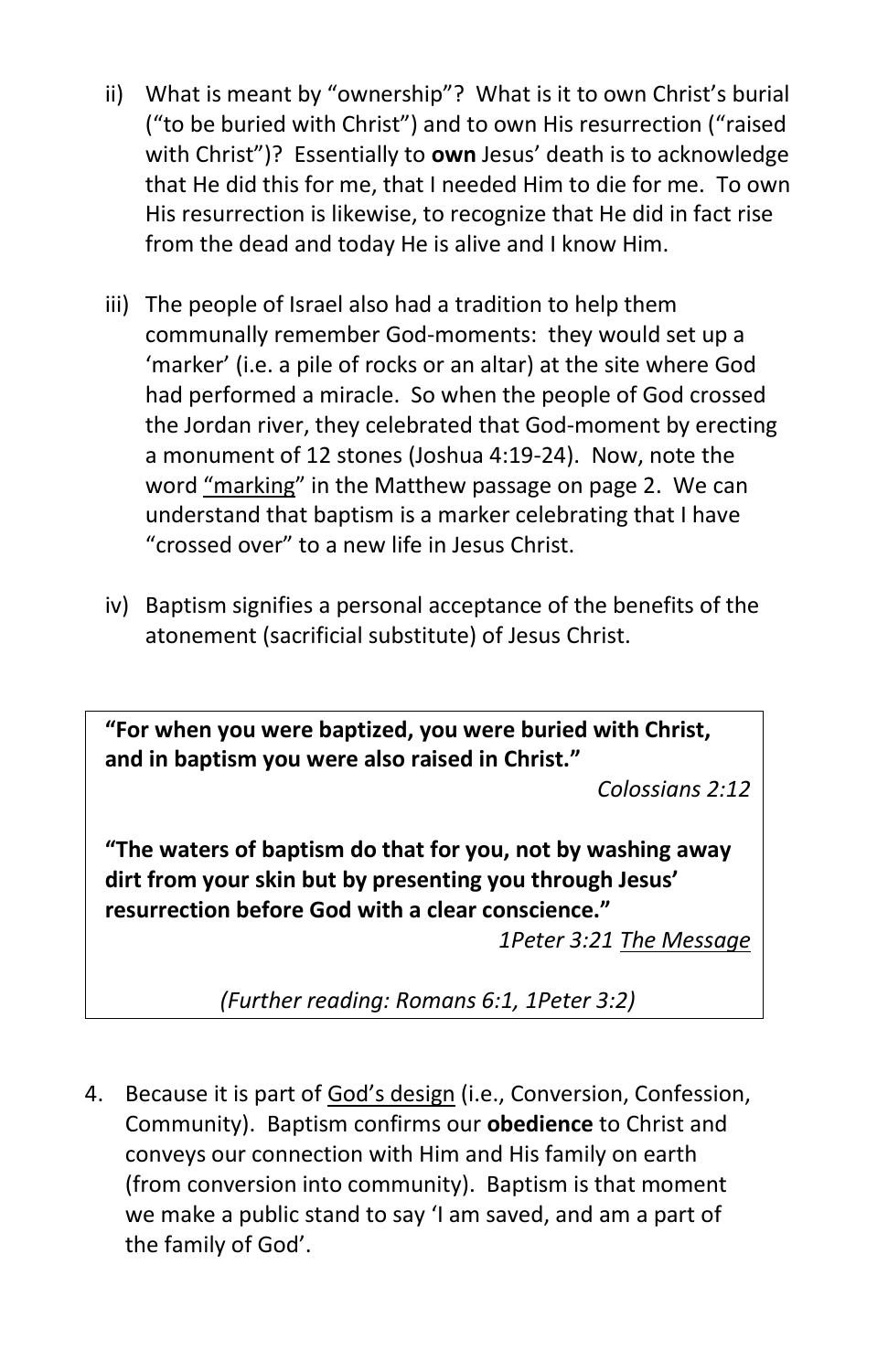**"You are all sons of God through faith in Christ Jesus, for all of you who were baptized into Christ have clothed yourselves with Christ. There is neither Jew nor Greek, slave nor free, male nor female, for you are all one in Christ Jesus."** 

*Galatians 3:26-28*

**"Your body has many parts – limbs, organs, cells, but no matter how many parts you can name, you're still one body. It's exactly the same with Christ. By means of His one Spirit, we all said goodbye to our partial and piecemeal lives… This is what we proclaimed in word and action when we were baptized."**

*1Corinthians 12:12-13 The Message*

### E. Who can be Baptized?

- Anyone has repented of their sins (Acts 17:30, Acts 2:28), who believes in Jesus Christ (John 3:36, Mark 16:16), who confesses their sin (1 John 1:9), and receives Christ as their Saviour (Revelation 3:20). (Salvation) Simply stated: Have you asked God to forgive you and now do you know that your sins are forgiven through faith?
- Do you believe the Apostle's Creed?

I believe in God, the Father Almighty, Maker of heaven and earth: And in Jesus Christ, His only begotten Son, our Lord; Who was conceived by the Holy Spirit, born of the virgin Mary, suffered under Pontius Pilate, was crucified, dead, and was buried; He descended into Hades; the third day He rose again from the dead; He ascended into heaven and sits at the right hand of God the Father Almighty, from thence He will come to judge the living and the dead. I believe in the Holy Spirit, the holy Christian church, the communion of saints, the forgiveness of sins, the resurrection of the body and the life everlasting. Amen.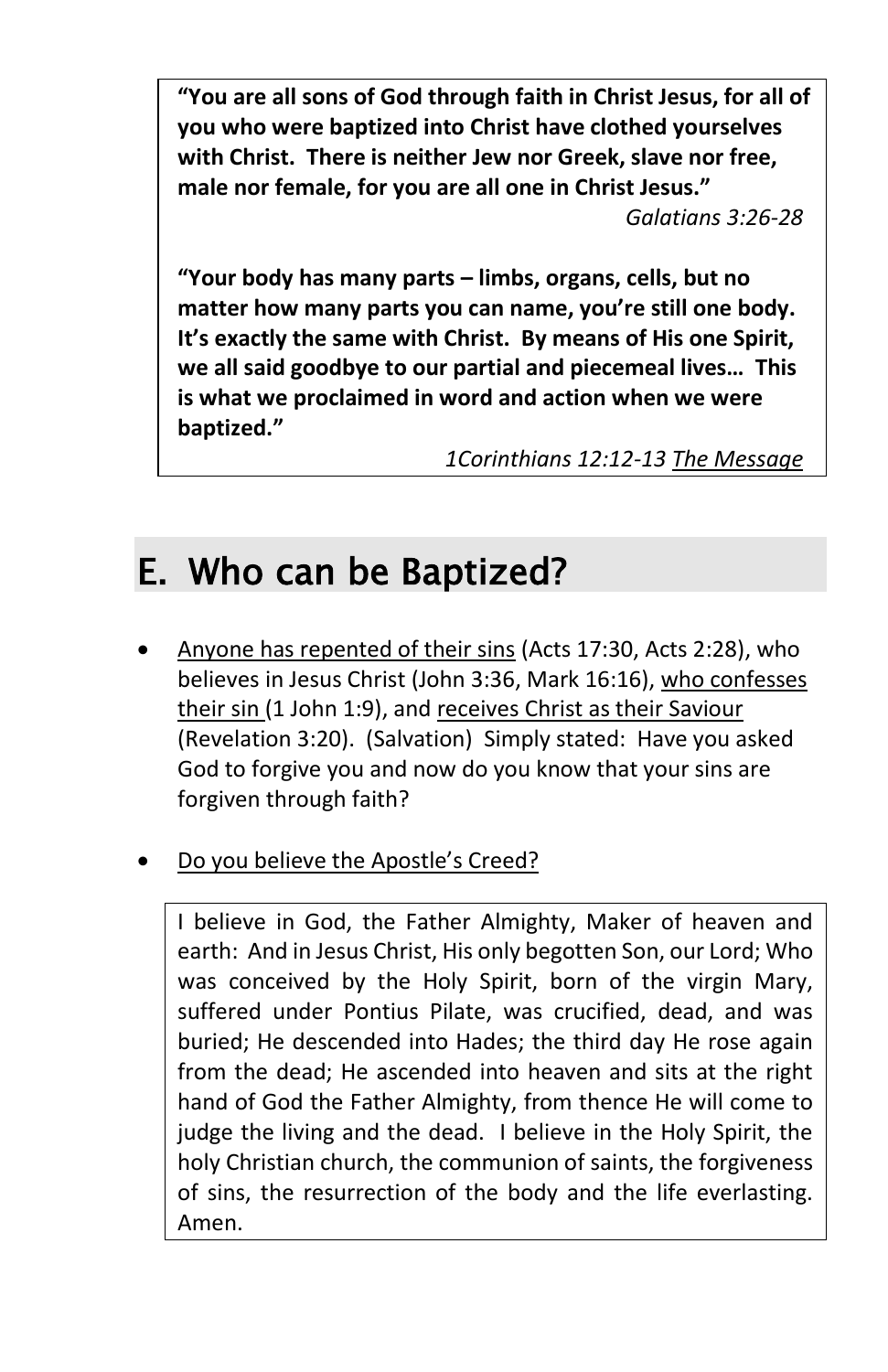- Can you answer "I do or I will" to the following questions? If so… then you may be baptized.
	- o D*o you believe in Jesus Christ as your Lord and Saviour, and do you desire to be baptized in His name?*
	- o D*o you intend by this act to testify to all the world that you are a Christian and will be a loyal follower of Christ?*
	- o *Do you believe in the Holy Scriptures of the Old and New Testaments?*
	- o *Trusting God to help you, will you resist temptation always and keep from doing those things which you know to be sinful or displeasing to God?*
	- o *Will you attend the church services and do those things you know a Christian should do?*
	- o *Do you purpose now to live your life in pursuit of God?*
- What about infants? The Free Methodist Church's roots are clearly in the infant baptism tradition. Over the years, as the church has incorporated people whose consciences have been shaped by adult or infant baptism traditions, it has granted parents the right to choose which service they prefer. The Free Methodist Church attempts to embrace both dimensions of Christian truth. We provide a service for either baptism or dedication. In both, we emphasize the grace of God and the necessity of faith. When Christian parents – as a matter of conscience – have a preference for one service or the other, our pastors honour that request.

By teaching and follow-up, we emphasize that neither practice has saving virtue and that both are appropriate only for parents who themselves are living the life of faith. Note: Adults who were baptized as infants will be required to affirm the vow for themselves before being accepted into church membership.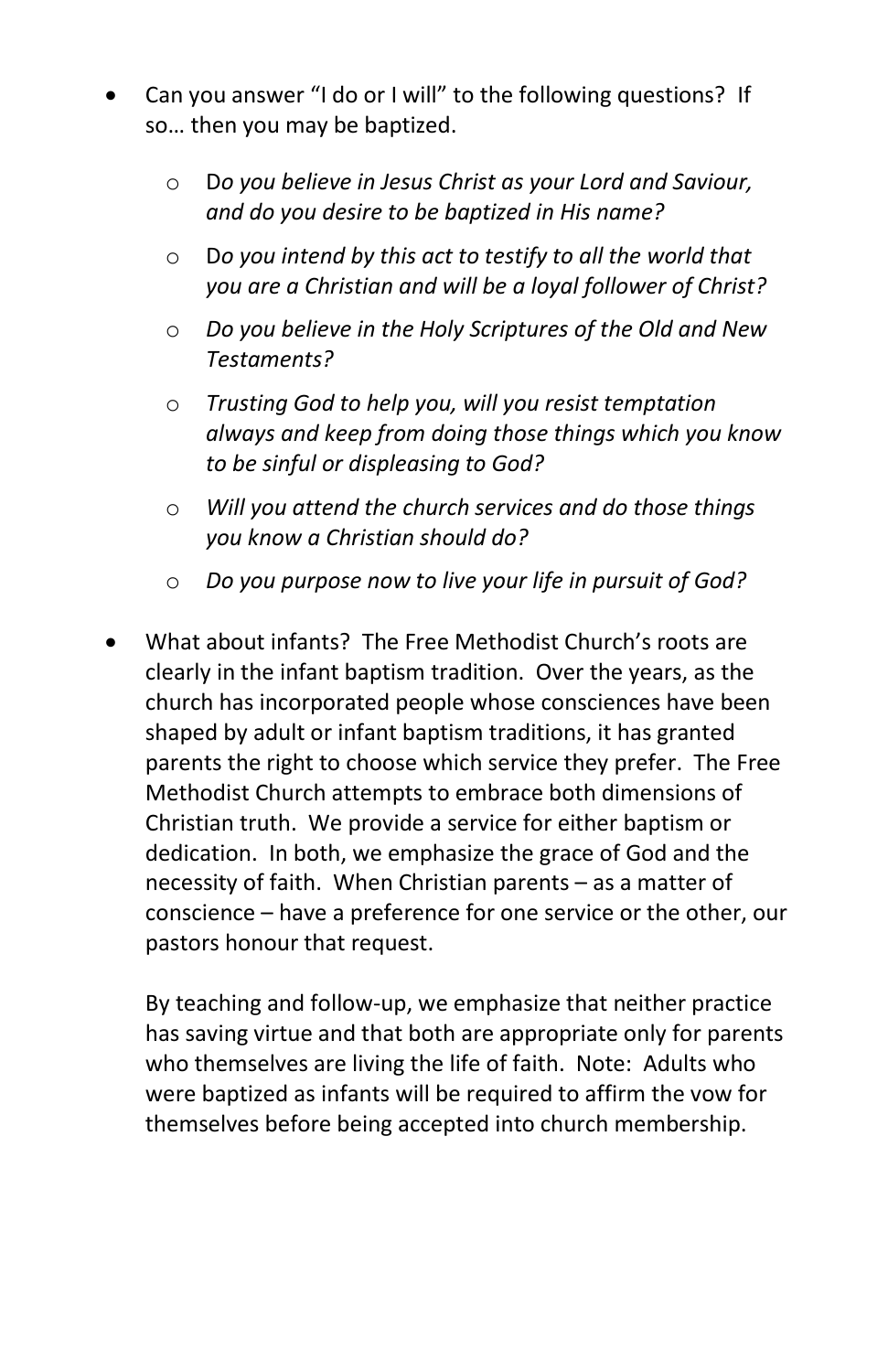# F. Often Asked Questions

#### **1. "What if I was baptized as an infant?"**

- **i) Are there theological / doctrinal concerns with being baptized twice?**
- **ii) Does this nullify what my parents did to me as infant?**

Answer: Remember the four reasons you should be baptized? Have these been satisfied in the method of confession you used [i.e., infant baptism & then a confession of some sort]?

#### **2. "Do I have to speak in front of everyone?"**

Answer: If you are nervous about speaking, you could write out what you want to say or we could simply ask you the few baptismal questions that will help you tell your story of faith.

#### **3. "Do I need to be re-baptized if I have backslidden?"**

Answer: Remember the story of the "prodigal son" in Luke 15? Did the son need to go through the rites of passage to re-enter the family? All he had to do was ask forgiveness of the Father.

#### **4. "How old should I be in order to be baptized? Can my children be baptized?"**

Answer: The Bible does not clearly state an age. In the book of Acts there are passages that state that not only was a parent baptized, but, "he and his whole household were baptized that day". This obviously included children, but how old we do not know. So it is not a question of age, but of maturity, and understanding.

The first words of advice we offer parents when they ask if their child is old enough are:

1. Do you understand what baptism is and the four reasons given for baptism in section E?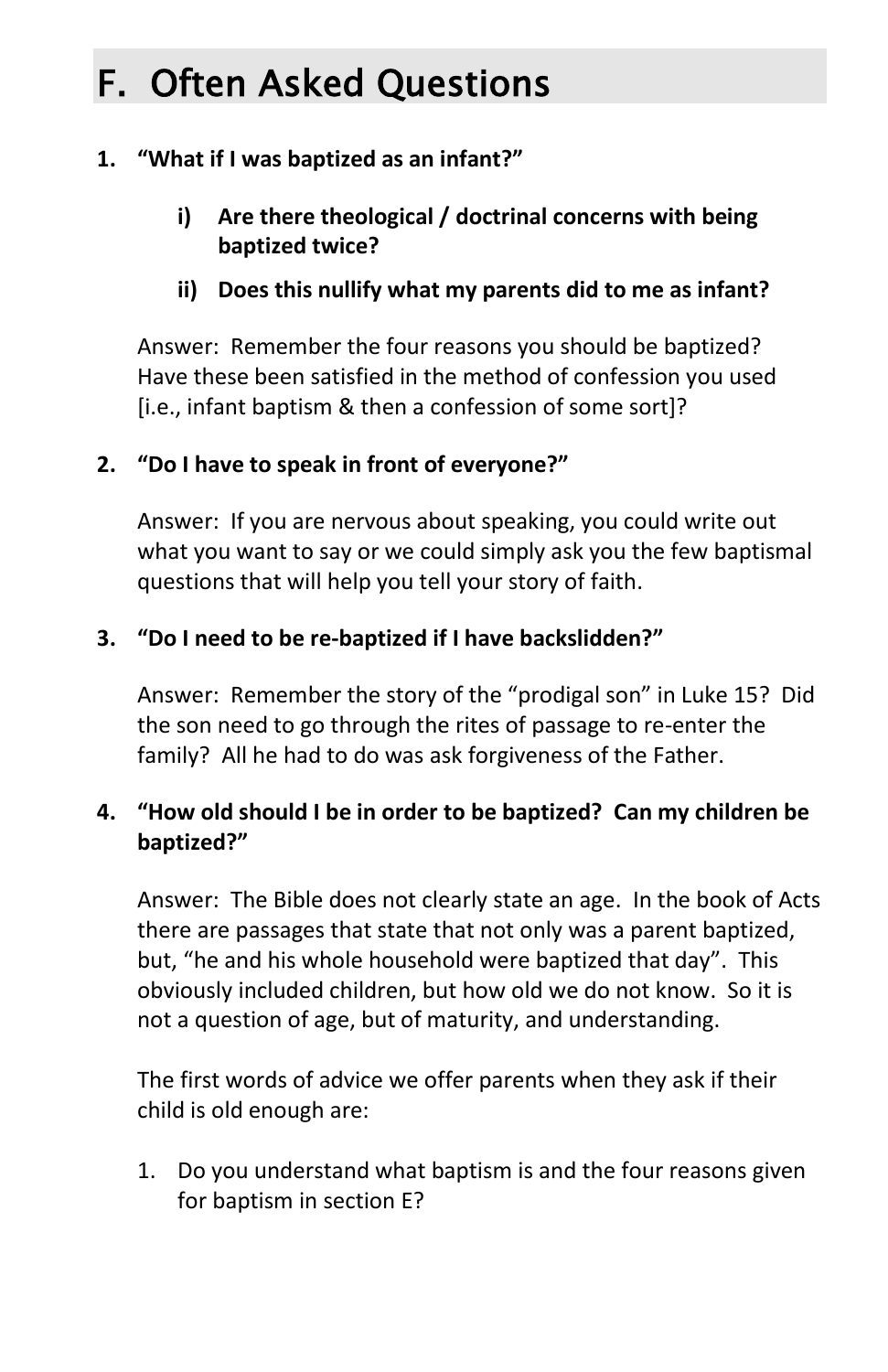2. If there is any doubt at all that your child may not be old enough then don't! We certainly don't want to 'steal' a very special moment by doing it too early in the child's life – before the child has really owned the faith.

#### **Here are some questions that will help us make a wise decision about your child:**

- Is your child old enough to understand "born again" (words Jesus used to describe Christianity, John 3:3)?
- Does your child understand the reasons to be baptized listed in section D (take your time moving through the verses together and making sure your child has some handle on each reason)?
- Do you see in your child's life, evidence of their friendship with God?
- Does your child understand the questions in section E? (the Apostle's Creed and Baptismal Questions)
- Do you and (if applicable) your spouse feel comfortable that your child understands section F?

### G. Instructions for Baptism

- 1. Invite your family, friends and anyone else who comes to mind as you prayerfully think about the day. **Why** do you think you should invite others?
- 2. Ask your small group, close friends, or family to pray for you as you prepare for the day.
- 3. Read through the verses in this booklet.